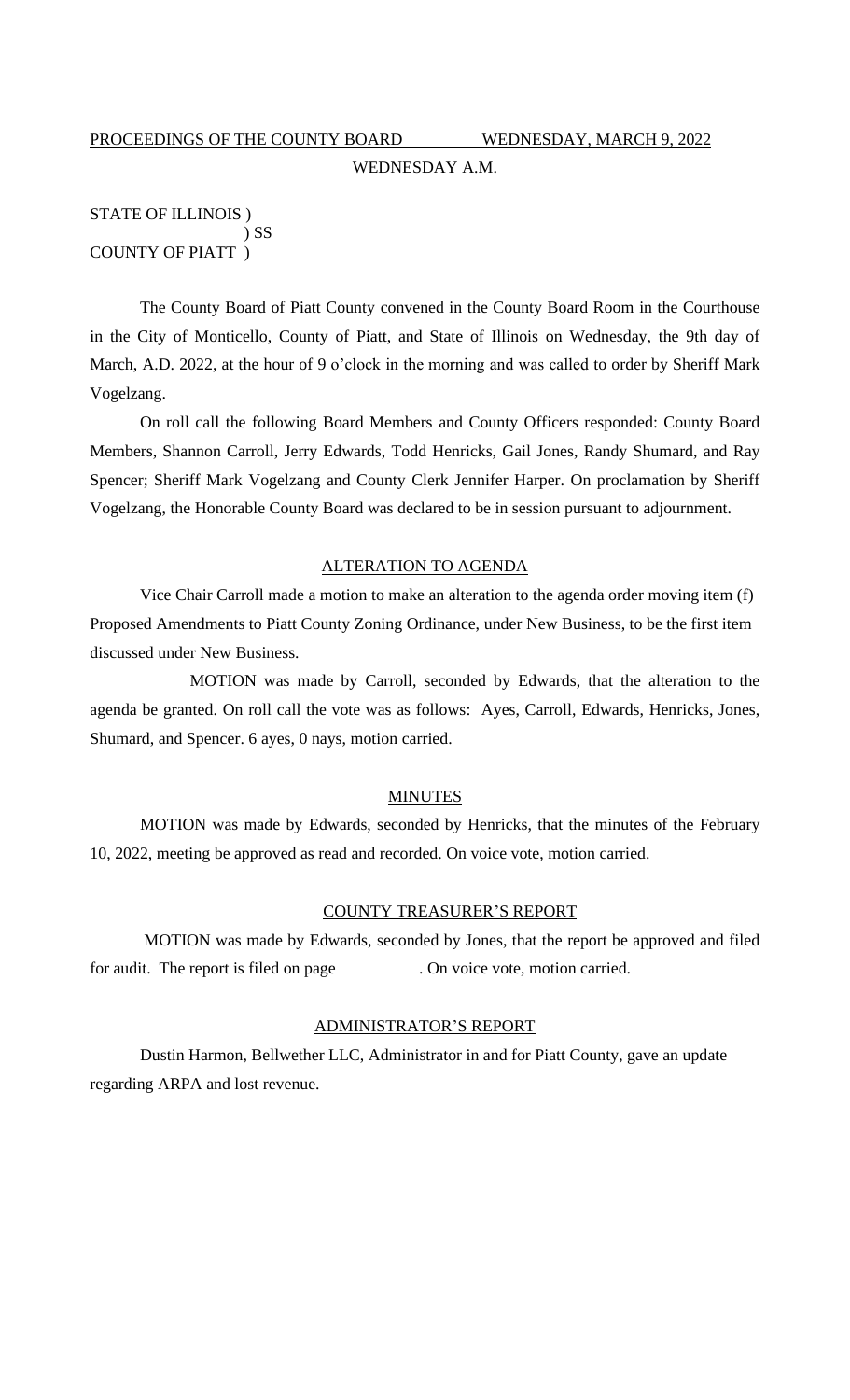#### CONSENT MOTION FOR FOLLOWING ITEMS

MOTION was made by Carroll, seconded by Henricks that the following items be approved, filed, recorded, and Chairman Spencer be authorized to sign on behalf of the County if applicable. On roll call the vote was as follows: Ayes, Carroll, Edwards, Henricks, Jones, Shumard, and Spencer. 6 ayes, 0 nays, motion carried.

a. Application for Liquor License – Blue Dragonfly Catering LLC- Class "A" additional license- package – recorded on page -

b. GIS/Zoning Copier Lease Renewal - recorded on page

c. Resolution – (Transportation) –Authorizing and Executing REBUILD Capital Grant Agreement – recorded on page

## APPLICATION FOR LIQUOR LICENSE (Blue Dragonfly Café & Catering LLC – Additional License – Class "A")

Application for a Class A Liquor License was made by Blue Dragonfly Café & Catering LLC in order that they may sell alcoholic beverages in Package Form at Allerton Park & Retreat Center. The application is recorded on page

MOTION was made by Carroll, seconded by Henricks, that the application be approved and the license be granted. On roll call the vote was as follows: Ayes, Carroll, Edwards, Henricks, Jones, Shumard and Spencer. 6 ayes, 0 nays, motion carried.

## RESOLUTION AUTHORIZING EXECUTION OF REBUILD CAPITAL GRANT AGREEMENT

Jami Trybom, Transportation Director, presented a Resolution for the Authorization and Execution of REBUILD Capital Grant Agreement. The Resolution is recorded on page.

MOTION was made by Carroll, seconded by Henricks, to accept the Resolution and to authorize Chair Spencer to sign on behalf of the County of Piatt. On roll call the vote was as follows: Ayes, Carroll, Edwards, Henricks, Jones, Shumard, and Spencer. 6 ayes, 0 nays, motion carried.

## PROPOSED AMENDMENTS TO PIATT COUNTY ZONING ORDINANCE - APPENDIX A STANDARDS FOR WIND ENERGY CONVERSION SYSTEMS OVER 500KW

Amy Rupiper, Attorney representing, DeLand Special Drainage District and Trenkle Slough Drainage District, presented proposed amendments to the Piatt County Zoning Ordinance – Appendix A Standards for Wind Energy Conversion Systems over 500KW). The Proposed Amendments are recorded on page

MOTION was made by Carroll, seconded by Edwards, that the Proposed Amendments to the Piatt County Zoning Ordinance – Appendix A Standards for Wind Energy Conversion Systems Over 500KW be moved to the Zoning Board of Appeals. On roll call the vote was as follows: Ayes, Carroll, Edwards, Henricks, Jones, Shumard, and Spencer. 6 ayes, 0 nays, motion carried.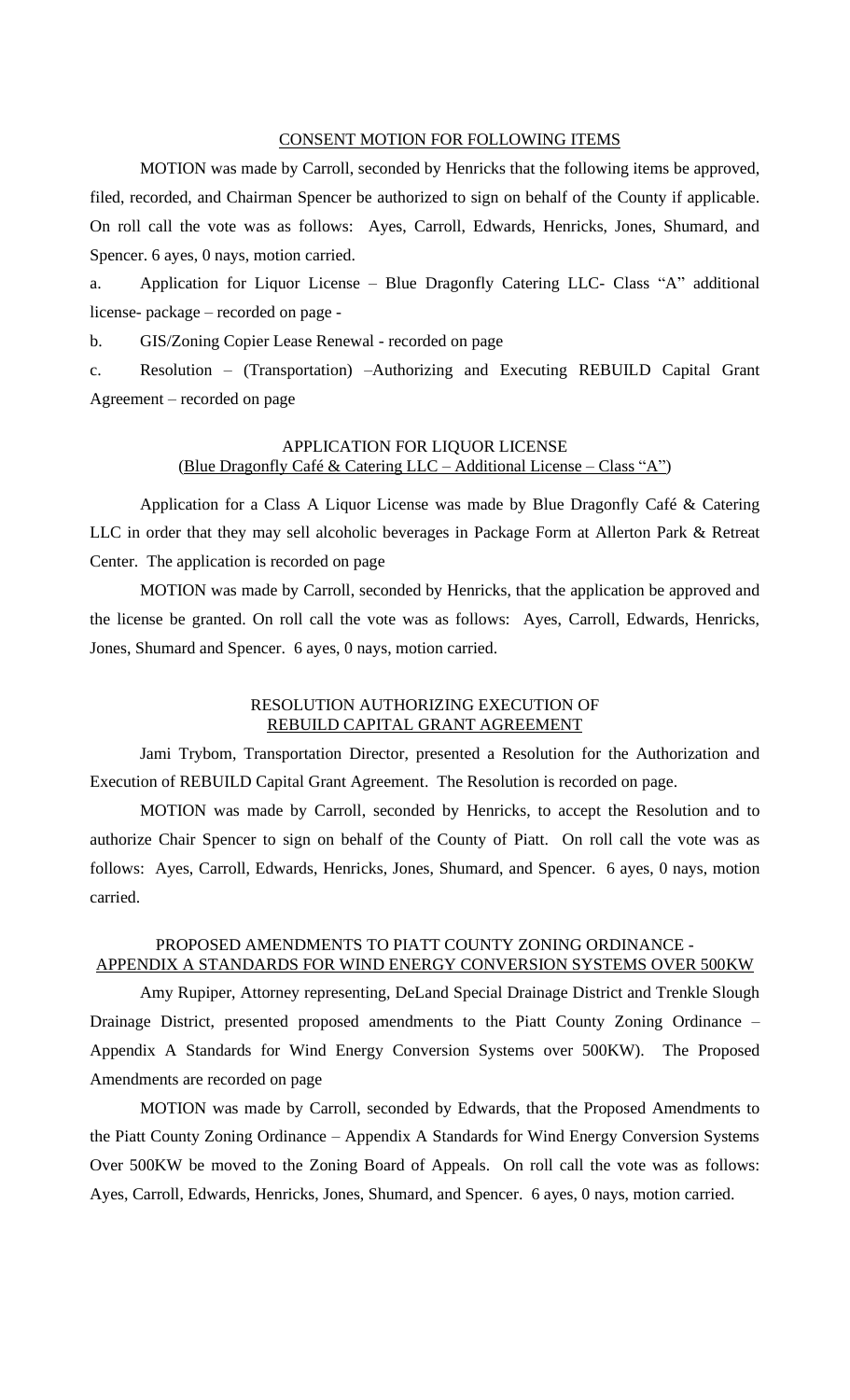## ORDINANCE – ARPA (Allowing Payment of Claims from ARPA – DEVNET Tax Server)

Dustin Harmon, Bellwether LLC, Administrator in and for Piatt County, presented an Ordinance for ARPA – Allowing Payment of Claims from ARPA for DEVNET Tax Server. The Ordinance is recorded on page

MOTION was made to approve the Ordinance for ARPA – allowing payment of Claims from ARPA, by Edwards, seconded by Carroll. On roll call the vote was as follows: Ayes, Edwards, Henricks, Jones, Shumard, Spencer, and Carroll. 6 ayes, 0 nays, motion carried.

#### ORDINANCE – ARPA

## (Allowing Payment of Claims from ARPA – Sheriff's Department Cyber Security)

Dustin Harmon, Bellwether LLC, Administrator in and for Piatt County, presented an Ordinance for ARPA – Allowing Payment of Claims from ARPA for Sheriff's Department Cyber Security. The Ordinance is recorded on page

MOTION was made to approve the Ordinance for ARPA – allowing payment of Claims from ARPA, by Carroll, seconded by Jones. On roll call the vote was as follows: Ayes, Carroll, Edwards, Henricks, Jones, Shumard, and Spencer. 6 ayes, 0 nays, motion carried.

#### ORDINANCE – ARPA

## (Allowing Payment of Claims from ARPA – Transportation Lost Revenue)

Dustin Harmon, Bellwether LLC, Administrator in and for Piatt County, presented an

Ordinance for ARPA – Allowing Payment of Claims from ARPA for Transportation Lost Revenue.

MOTION was made to approve the Ordinance for ARPA – allowing payment of Claims from ARPA, by Spencer, NO MOTION TO SECOND, motion fails.

## RESOLUTION – RULES OF DECORUM AND CIVILITY POLICY

Dustin Harmon, Bellwether LLC, Administrator in and for Piatt County, presented a Resolution for Rules of Decorum and Civility Policy. The Resolution is recorded on page

MOTION was made to approve the Resolution for Rules of Decorum and Civility Policy by Carroll, seconded by Jones. On roll call the vote was as follows: Ayes, Carroll, Edwards, Henricks, Jones, Shumard, and Spencer. 6 ayes, 0 nays, motion carried.